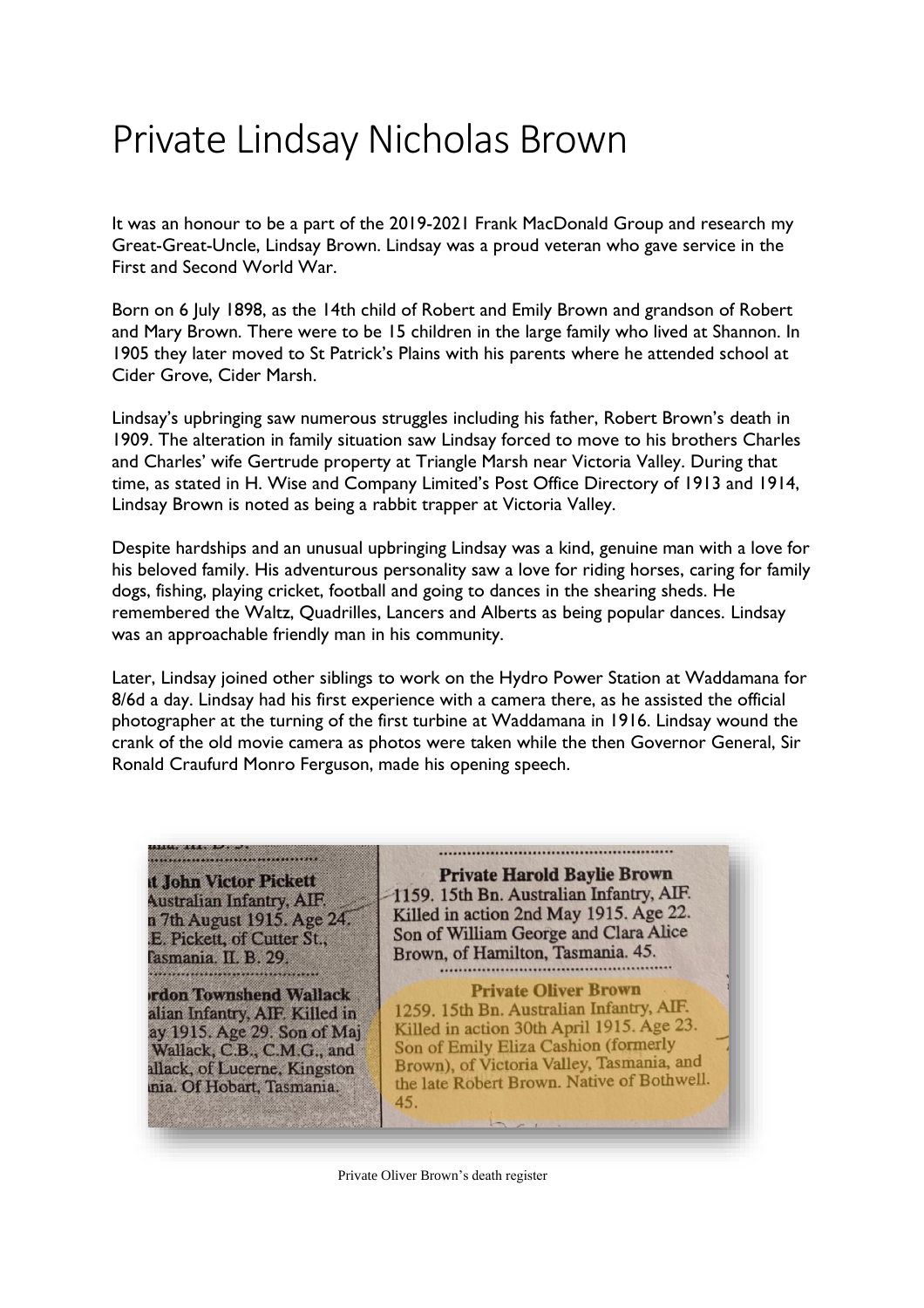Following the beginning of World War One, one of Lindsay's brothers, Oliver Brown, enlisted at Claremont on 4 November 1914. As Private Oliver Brown, 1259, 15th Battalion AIF, he was deployed to Gallipoli on Troop Ship A40 Ceramic. Oliver was killed in action at Gallipoli on 30 April 1915.



Australian Imperial Force Normal Roll- 40<sup>th</sup> Battalion 1- 9 reinforcements

After notification of the tragic news, Oliver's death deeply impacted Lindsay. He gained a sense that it was his duty to honour his brother's sacrifice and that of his family by enlisting himself. As such Lindsay enlisted in the 40th Battalion at Claremont on 13 July 1916, within a week of his 18th birthday. Private Lindsay Brown, 2040, 40th Battalion AIF, sailed overseas in the Seang Choon on 23 September 1916. He saw action at Ypres and Passendaele in France.



3/40<sup>th</sup> Battalion Training at Claremont Camp Hobart 1916 (suggesting that Lindsay is in the photo.)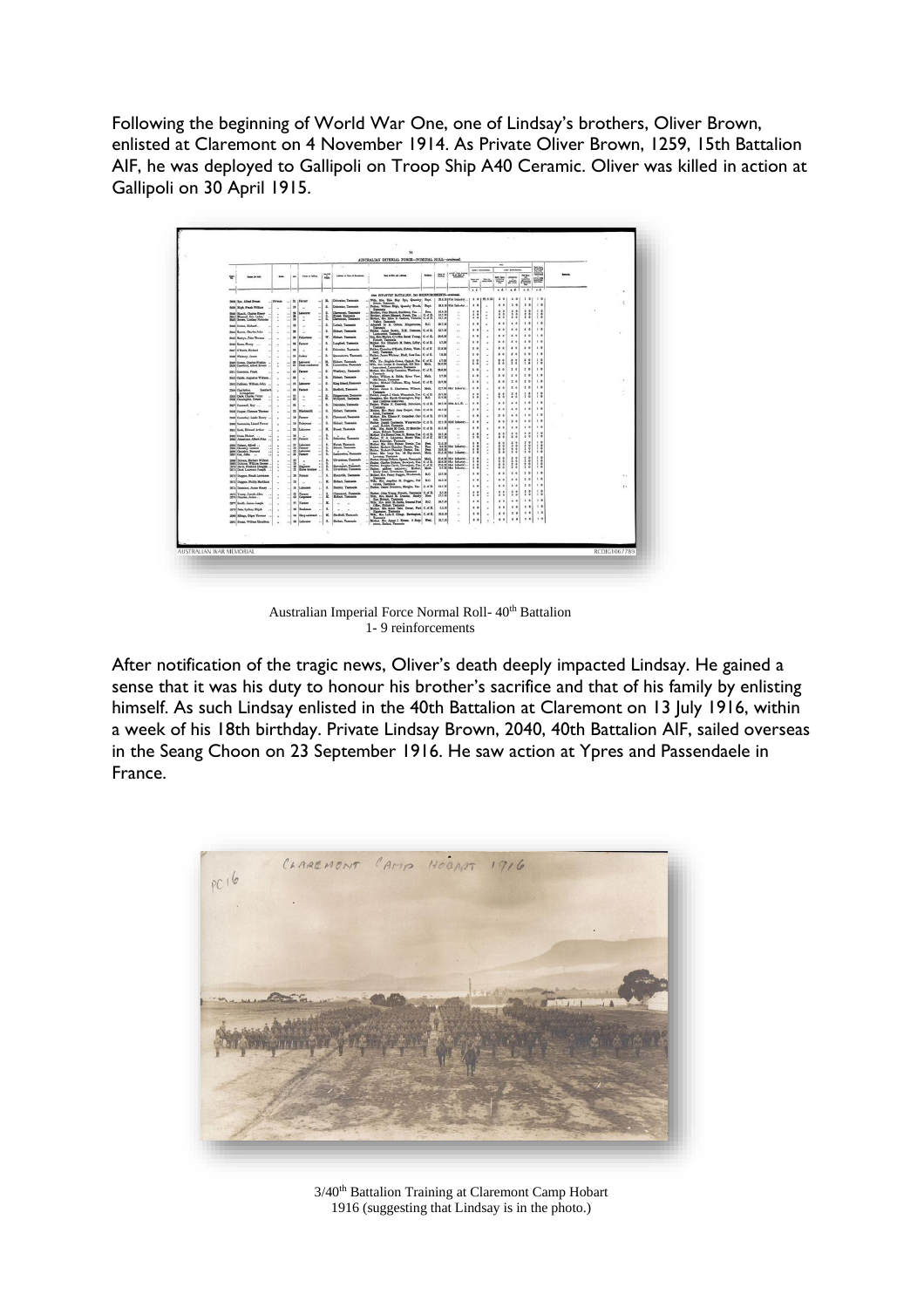# Diary entries of Lindsay Brown:

In effort to keep Lindsay's story alive I have pieced together fictional diary entries based on factual information that has contributed to enhancing my understanding of the everyday life and hardships that Lindsay lived through. It has highlighted to me his strong value through the process of his decision making shown in the situation and his thoughts.

## Diary Entry – 15 May 1915

Today, I was moving sheep down near the river on our family farm when I heard my mother cry out. I looked up at the house and I could see my mother and father with the local priest from a church in Bothwell.

I ran up to the house and one of my brothers told me that the priest had received a pink telegram with information that our brother Oliver had been killed in action at Gallipoli on 30 April 1915.

I grabbed the pink telegram from the priest and it read as follows:

*COMMONWEALTH OF AUSTRALIA Form No 144 Postmaster-General's Department, New South Wales URGENT TELEGRAM This Message has been received subject to the Post and Telegraph Act and Regulations. All Complaints to be addressed in writing to the Deputy Postmaster-General*

*To: Bothwell Catholic Church. Tasmania*

*Officially reported that Number Private Brown, number 1259, 15th Battalion killed in action 30 April 1915. Please inform Mother (Mrs K Brown, Pittwater Rd Manly) and convey deep regret and sympathy of their Majesties the King and Queen and the Commonwealth Government in loss that she and Army have sustained by death soldier reply paid Col Luscombe 1 5H*

*Date stamp and received 15 May 1915*

I cannot believe that our beloved brother Oliver will not be coming home. I am determined to make sure that he did not die in vain. I have decided to enlist as soon as I turn 18.

## Diary Entry – 13 July 1916

I travelled into Claremont today by train and enlisted in the 40th Battalion AIF . I will be 18 next week. I will be known as Private Lindsay Brown, number 2040, of the 40thBattalion AIF (Australian Imperial Force). I was worried I wouldn't pass the physical examination. I know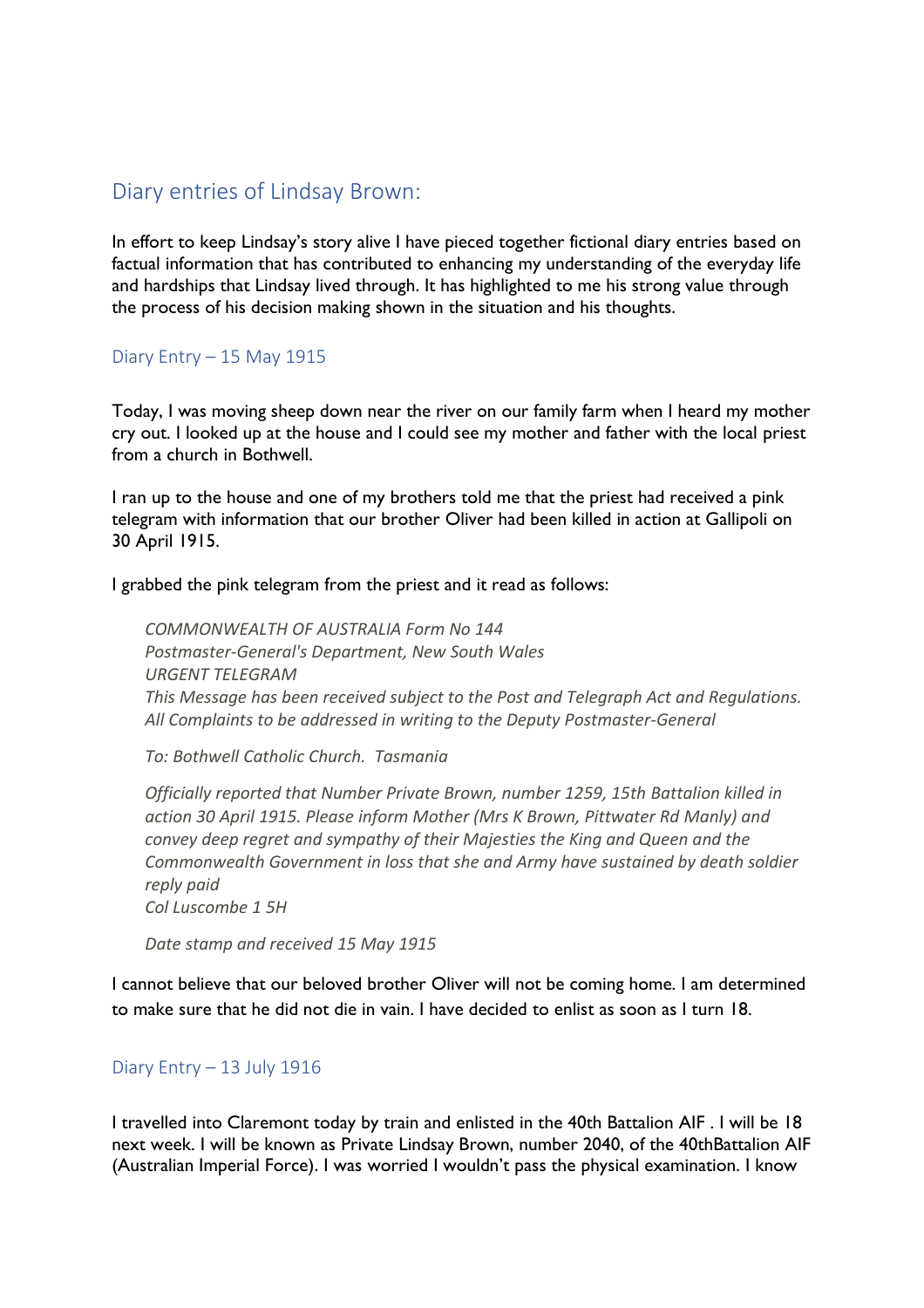my parents are not going to be as excited as I am but I know they understand that I have to do this for Oliver

There has been news for the last month or so that the government wants to expand the expansion of the [Australian Imperial Force](https://en.wikipedia.org/wiki/First_Australian_Imperial_Force) (AIF) after what happened at Gallipoli and how many Australian soldiers lost their lives.

I am ready to go to war and protect everything that we love about this country. I know ultimately that my family will be very proud of me, I just worry if anything happened to me what it would do to mother.

#### Diary Entry – 23 September 1916

We have now been in Melbourne for some time, having sailed from Hobart in late July. Before I left we have had a family lunch and there were over 50 people there. I'll never forget the day I left Bothwell, it was cold but the sky was as clear as could be. A perfect winters day.

The day has come. We are to set sail for Europe today on the troopship called the *Seang Choon*. I am nervous but feeling excited at the same time.

All of us in the  $40<sup>th</sup>$  Battalion are Tasmanians and I have already made some great mates during my training at Claremont and here in Melbourne. We have a good Commander called Colonel Lord, also a Tasmanian.



Embarked from Melbourne, Victoria, on board HMAT A49 Seang Choonon 23 September 1916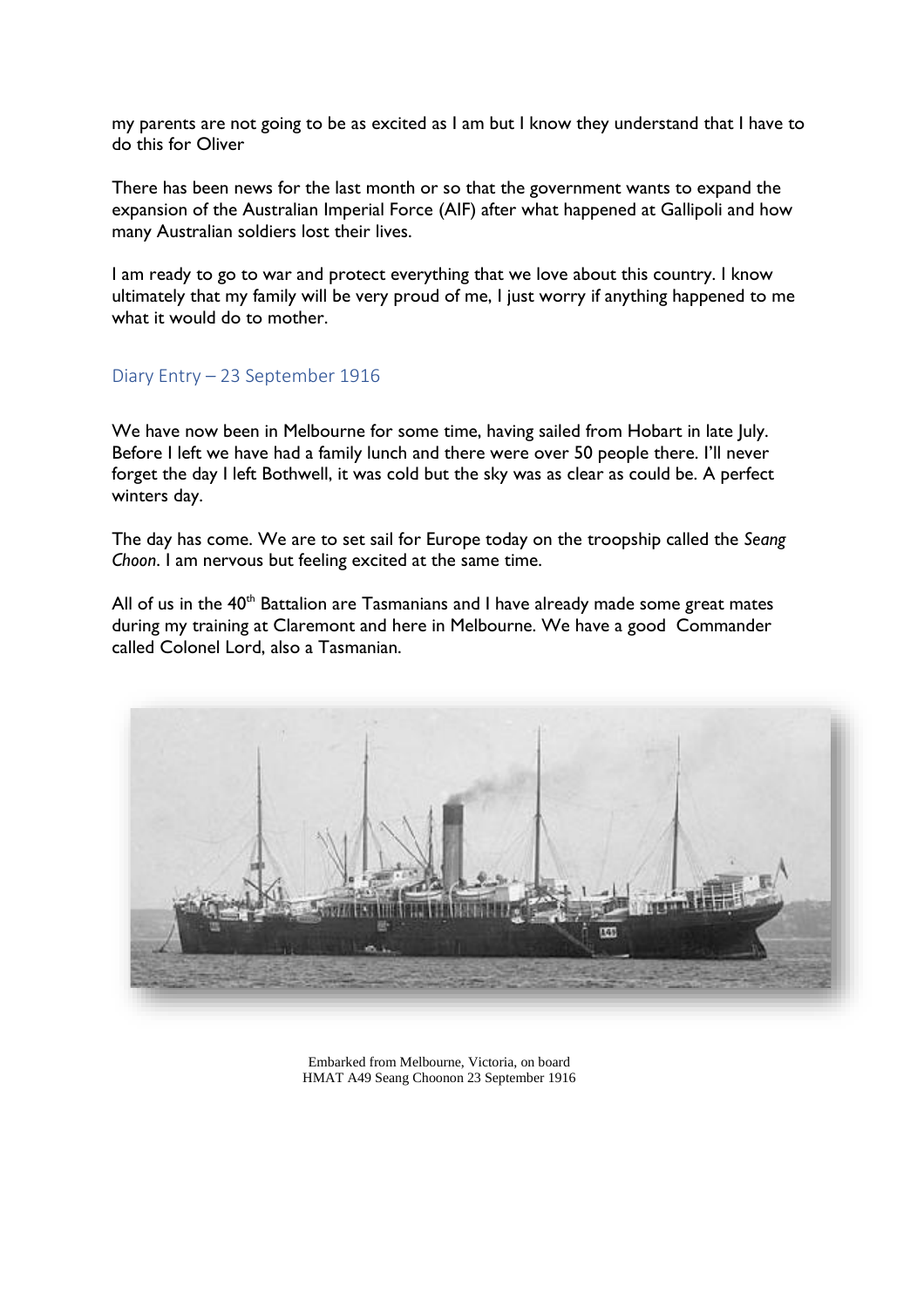#### Diary Entry – 6 November 1916

We have arrived in England. The trip has been long but we are all excited to have arrived and are ready to do what we can to help the war effort. Everything seems so different over here, the food, the people and the language. I think of my family every day and miss them terribly. I hope we can help win the war quickly so we can go back to our homes.

We have been told that we have to undergo a fair amount of training at a place called Larkhill in Wiltshire before we are sent into the battlefields.

#### Diary Entry – 4 December 1916

We have been told that tomorrow we are to set sail for France. The weather is so cold and everyone is saying it is the coldest winter they can remember. I've also today received my first letter from home, written by my mother. It is warm over there and everyone is busy working on the farm, something that I now dream about doing on a daily basis.

But I am ready for battle, as is everybody else. We've been playing a lot of cricket in our spare time and are now looking forward to doing what we came over here for. Referred by that the conditions in France in the trenches are pretty bad.

#### Diary Entry – 17 February 1917

We have spent the last couple of months occupying waterlogged trenches around Armentieres in northern France. Occasionally there is shell-fire, and we have conducted raids on German lines.

Our normal day after we wake is as follows:

- morning stand-to;
- inspection;
- breakfast;
- chores such as ranging from cleaning latrines (also known as trench toilets)
- filling sandbags; and
- repairing duckboards.

We have to do all of this work below ground and away from the German snipers' view so it can be pretty awkward at times. After growing up on the farm though, this work doesn't seem so hard.

#### Diary Entry – 8 June 1916

Last month the 40th Battalion and I were moved north to Belgium. Yesterday, we took captured high ground in the town Ypres, a very old and historic Belgium town. There British and New Zealand's troops fighting with us. The Brits call the town "Wipers", I assume because it is a difficult name to pronounce.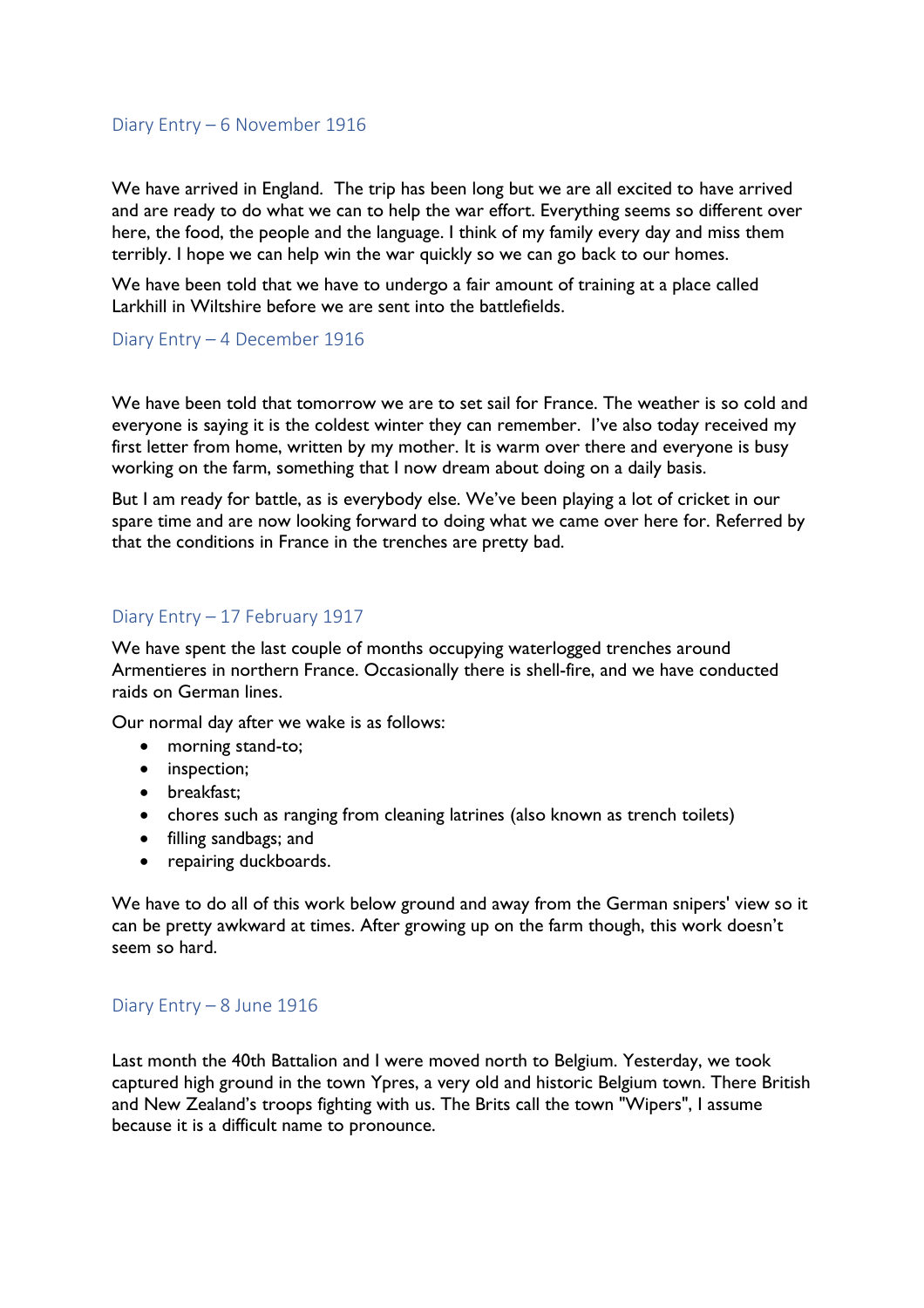The battle was terrible. Word is that thousands of troops were killed. I saw dozens of men being killed, this would have to be the worst day for me since leaving home. Memories flooded back of Oliver and how he would have felt on the beaches of Gallipoli.

#### Diary Entry – 5 October 1917

We were engaged in a bloody fight at Broodseinde yesterday. We and the Kiwis advanced across no man's land despite the German's bombarding us heavy artillery and machine-gun fire.

One of our men, a fellow called Sergeant Lewis McGee did one of the most courageous things I have seen. He only had a revolver but ran about 50 metres with no protection, under intense German machine gun fire and killed their machine gunner. I don't know what would have happened if that didn't happen. We own him our lives.

#### Diary Entry –11 October 1917

Still in the frontline trenches. Tomorrow the plan is to attack the German lines. It has been raining for 4 days straight. The mud is making movement difficult and our gear is soaking wet.

#### Diary Entry –13 October 1917

Yesterday, at dawn, in the pouring rain and deep mud, we attacked the village of Passchendaele atop the main ridge at dawn after a pretty ineffective artillery barrage on the German positions. McGee was killed in the attack. Many of my close mates have also been killed. We are all exhausted.

Lindsay, returned to Australia for demobilisation and discharge on 9 December 1918.

On his return to Tasmania, he trained in electrical wiring and fitting, after which he joined the Hydro and worked at the first Hydro sub-station in Launceston. Later he joined the Past Master General's Department (PMG) as a telephone mechanic. He had a long and successful career in this area, working for many years in Zeehan.

During that time he was captain of the Zeehan Cricket and Football clubs. He was also a professional sprinter. Lindsay was transferred back to Hobart in 1935 and continued to work until the late 1950s, when he retired.

One of his proudest achievements was his beloved family, his wife, Ruth, and two young sons, Reginald and Gavin.

During World War Two, Lindsay again served his country, working in telecommunications in Hobart.